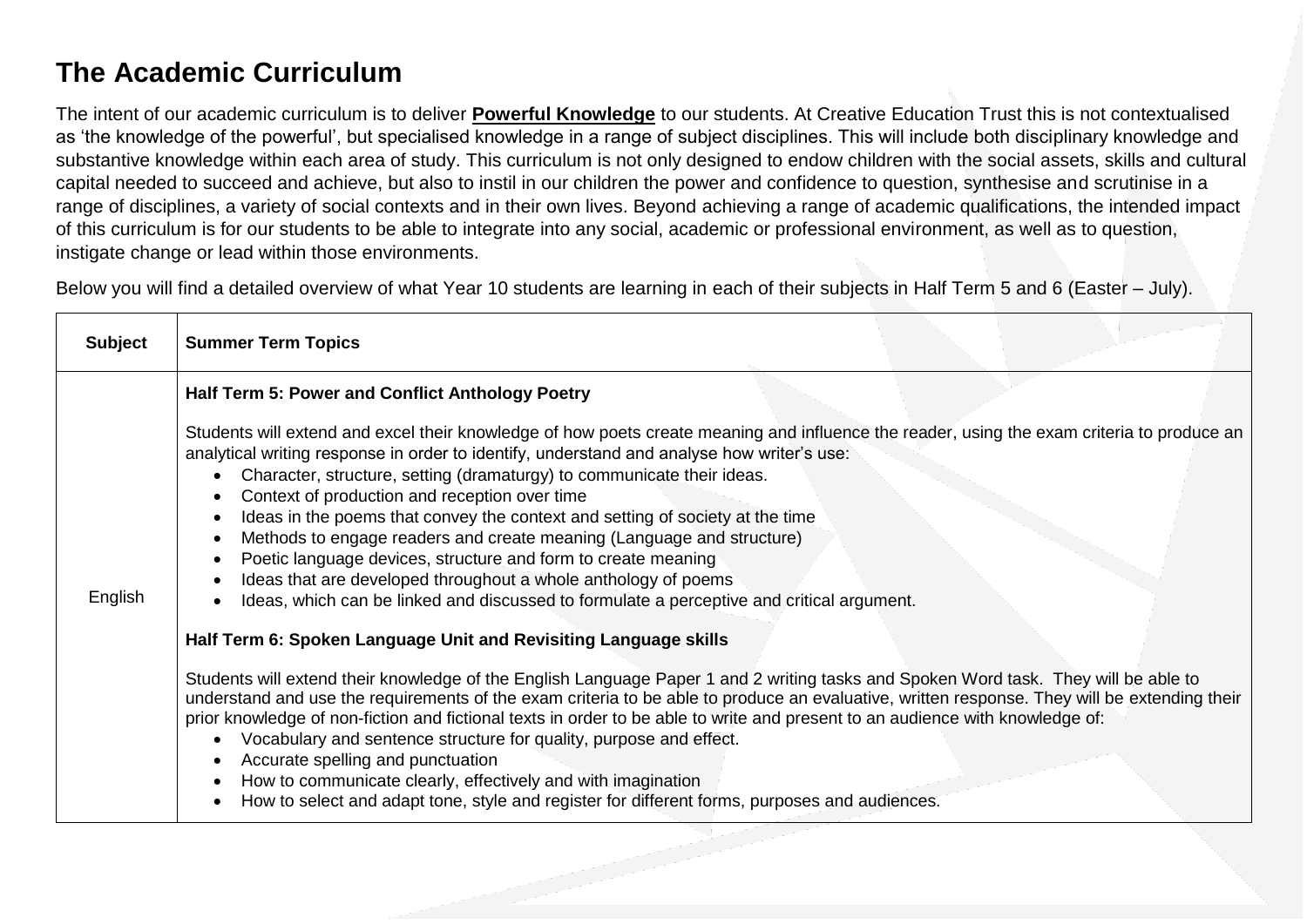|              | Students will study:                                                                                                                                                                                                                                                                                                                                                                                                                                                                                                                                                                                                                                                                                                                                                                                                                                                                                                                                                              |
|--------------|-----------------------------------------------------------------------------------------------------------------------------------------------------------------------------------------------------------------------------------------------------------------------------------------------------------------------------------------------------------------------------------------------------------------------------------------------------------------------------------------------------------------------------------------------------------------------------------------------------------------------------------------------------------------------------------------------------------------------------------------------------------------------------------------------------------------------------------------------------------------------------------------------------------------------------------------------------------------------------------|
| <b>Maths</b> | Core<br>Sequences<br>$\bullet$<br>Coordinates and graphs<br>Compound measures<br>Pythagoras<br>Trigonometry                                                                                                                                                                                                                                                                                                                                                                                                                                                                                                                                                                                                                                                                                                                                                                                                                                                                       |
|              | Extension<br><b>Advanced Trigonometry</b><br><b>Circle Geometry</b><br><b>Algebraic Fractions</b>                                                                                                                                                                                                                                                                                                                                                                                                                                                                                                                                                                                                                                                                                                                                                                                                                                                                                 |
|              | <b>Biology: Ecology</b><br>Students are learning that the Sun is a source of energy that passes through ecosystems. Materials including carbon and water are<br>continually recycled by the living world, being released through respiration of animals, plants and decomposing microorganisms and taken<br>up by plants in photosynthesis. All species live in ecosystems composed of complex communities of animals and plants dependent on each<br>other and that are adapted to particular conditions, both abiotic and biotic. These ecosystems provide essential services that support human<br>life and continued development. In order to continue to benefit from these services humans need to engage with the environment in a<br>sustainable way. Students will explore how humans are threatening biodiversity as well as the natural systems that support it. They also<br>consider some actions needed to take to ensure future health, prosperity and well-being. |
|              | <b>Chemistry:</b><br><b>Chemical Analysis: AQA KS4</b><br>Students will learn that analysts have developed a range of qualitative tests to detect specific chemicals. The tests are based on reactions<br>that produce a gas with distinctive properties, or a colour change or an insoluble solid that appears as a precipitate. Instrumental methods<br>provide fast, sensitive and accurate means of analysing chemicals, and are particularly useful when the amount of chemical being analysed<br>is small. Forensic scientists and drug control scientists rely on such instrumental methods in their work.                                                                                                                                                                                                                                                                                                                                                                 |
| Science      | <b>Crude Oil and Fuels, Polymers (Triple Science)</b><br><b>Crude Oil</b><br>Students are learning that the chemistry of carbon compounds is so important that it forms a separate branch of chemistry. A great variety<br>of carbon compounds is possible because carbon atoms can form chains and rings linked by C-C bonds. This branch of chemistry gets its<br>name from the fact that the main sources of organic compounds are living, or once-living materials from plants and animals. These sources<br>include fossil fuels which are a major source of feedstock for the petrochemical industry. Chemists are able to take organic molecules and<br>modify them in many ways to make new and useful materials such as polymers, pharmaceuticals, perfumes and flavourings, dyes and<br>detergents.                                                                                                                                                                     |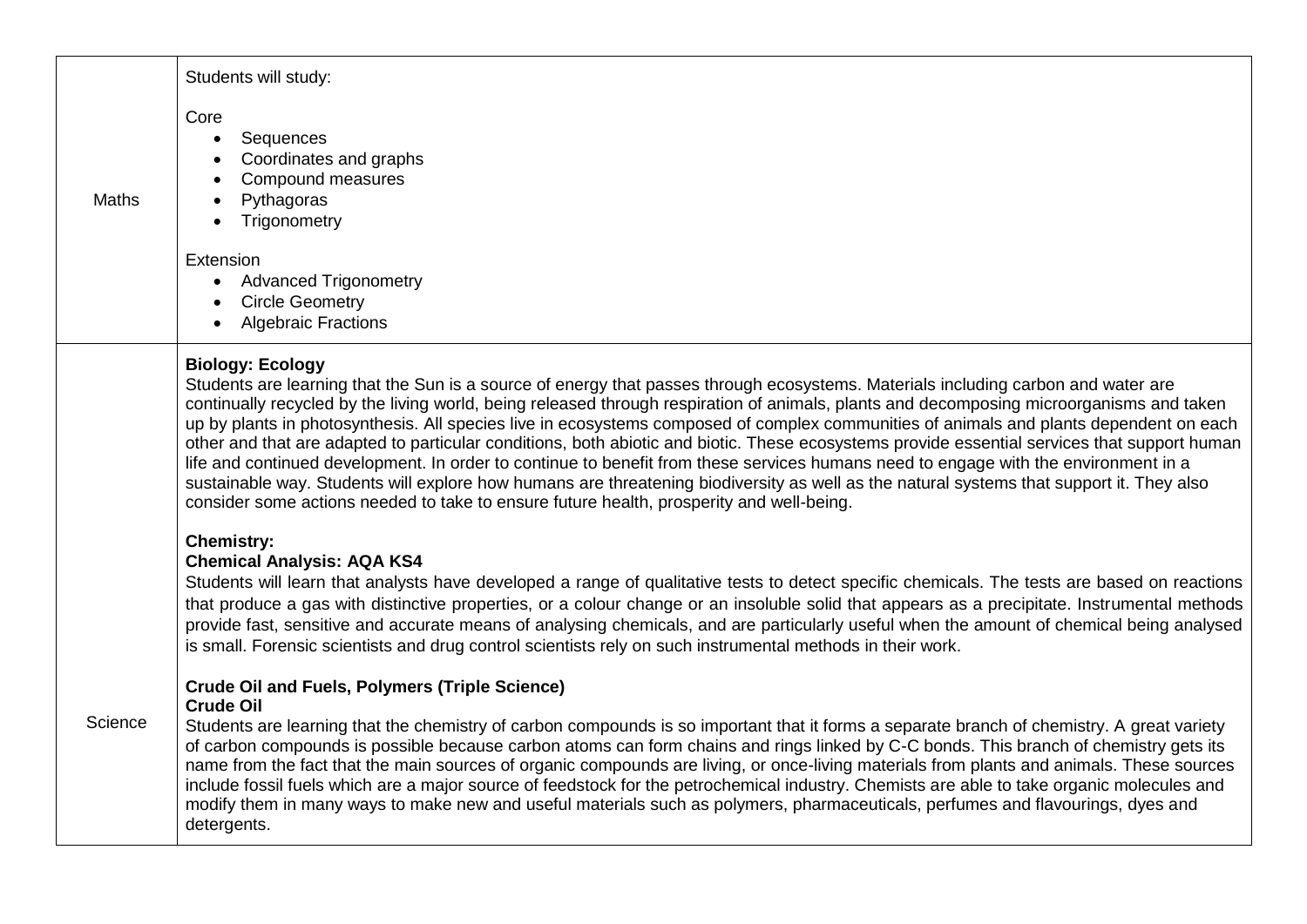|         | Triple Students will be able to explain how the organic products of fractional distillation and cracking are converted into compounds which<br>contain different functional groups. Organic molecules, such as alkenes, alcohols and carboxylic acids, undergo a series of chemical<br>reactions in order to make new and useful materials such as polymers, pharmaceuticals, perfumes, flavourings, dyes and detergents.                                                                                                                                                                                                                                                                                                                                                                                    |
|---------|--------------------------------------------------------------------------------------------------------------------------------------------------------------------------------------------------------------------------------------------------------------------------------------------------------------------------------------------------------------------------------------------------------------------------------------------------------------------------------------------------------------------------------------------------------------------------------------------------------------------------------------------------------------------------------------------------------------------------------------------------------------------------------------------------------------|
|         | <b>Physics: Forces and Motion</b>                                                                                                                                                                                                                                                                                                                                                                                                                                                                                                                                                                                                                                                                                                                                                                            |
|         | Students will begin this topic by learning to how to describe motion using distance and displacement. They will study the difference between<br>scalar and vector quantities. They will be able to recall and use the speed equation, calculating average speed for non uniform motion and<br>understanding the difference between speed and velocity. Students will draw distance time graphs and use them to determine speed, using<br>tangents if appropriate (HT only). Students will then study how to calculate acceleration. They will find acceleration and calculate distance<br>(HT only) using velocity time graphs.<br>Students will then study how motion is linked to forces, by investigating Newton's laws of motion. They will apply their knowledge to<br>stopping distances and momentum. |
|         | Triple students will also investigate the changes in momentum affect safety and how a variety of safety features affect the rate of change of<br>momentum, using equations to calculate momentum.                                                                                                                                                                                                                                                                                                                                                                                                                                                                                                                                                                                                            |
|         | Edexcel: https://qualifications.pearson.com/content/dam/pdf/GCSE/History/2016/specification-and-sample-assessments/gcse-9-1-<br>history-specification.pdf                                                                                                                                                                                                                                                                                                                                                                                                                                                                                                                                                                                                                                                    |
|         | Early Elizabethan England 1558-88<br>This is a depth study which focuses on a substantial and coherent short time span and requires students to understand the complexity of a<br>society or historical situation and the interplay of different aspects within it such as social, economic, political, religious and military aspects.                                                                                                                                                                                                                                                                                                                                                                                                                                                                      |
|         | Challenges to Elizabeth at home and abroad, 1569-88                                                                                                                                                                                                                                                                                                                                                                                                                                                                                                                                                                                                                                                                                                                                                          |
| History | • Plots and revolts at home: The reasons for, and significance of, the Revolt of the Northern Earls, 1569–70. The features and<br>significance of the Ridolfi, Throckmorton and Babington plots. Walsingham and the use of spies. The reasons for, and significance<br>of, Mary Queen of Scots' execution in 1587.                                                                                                                                                                                                                                                                                                                                                                                                                                                                                           |
|         | Relations with Spain: Political and religious rivalry. Commercial rivalry. The New World, privateering and the significance of the<br>activities of Drake.                                                                                                                                                                                                                                                                                                                                                                                                                                                                                                                                                                                                                                                   |
|         | Outbreak of war with Spain, 1585-88: English direct involvement in the Netherlands, 1585-88. The role of Robert Dudley. Drake<br>$\bullet$<br>and the raid on Cadiz: 'Singeing the King of Spain's beard'.                                                                                                                                                                                                                                                                                                                                                                                                                                                                                                                                                                                                   |
|         | The Armada: Spanish invasion plans. Reasons why Philip used the Spanish Armada. The reasons for, and consequences of, the<br>English victory.                                                                                                                                                                                                                                                                                                                                                                                                                                                                                                                                                                                                                                                                |
|         | Elizabethan society in the Age of Exploration, 1558-88<br>Education and leisure: Education in the home, schools and universities. Sport, pastimes and the theatre.<br>The problem of the poor: The reasons for the increase in poverty and vagabondage during these years. The changing attitudes and<br>policies towards the poor.                                                                                                                                                                                                                                                                                                                                                                                                                                                                          |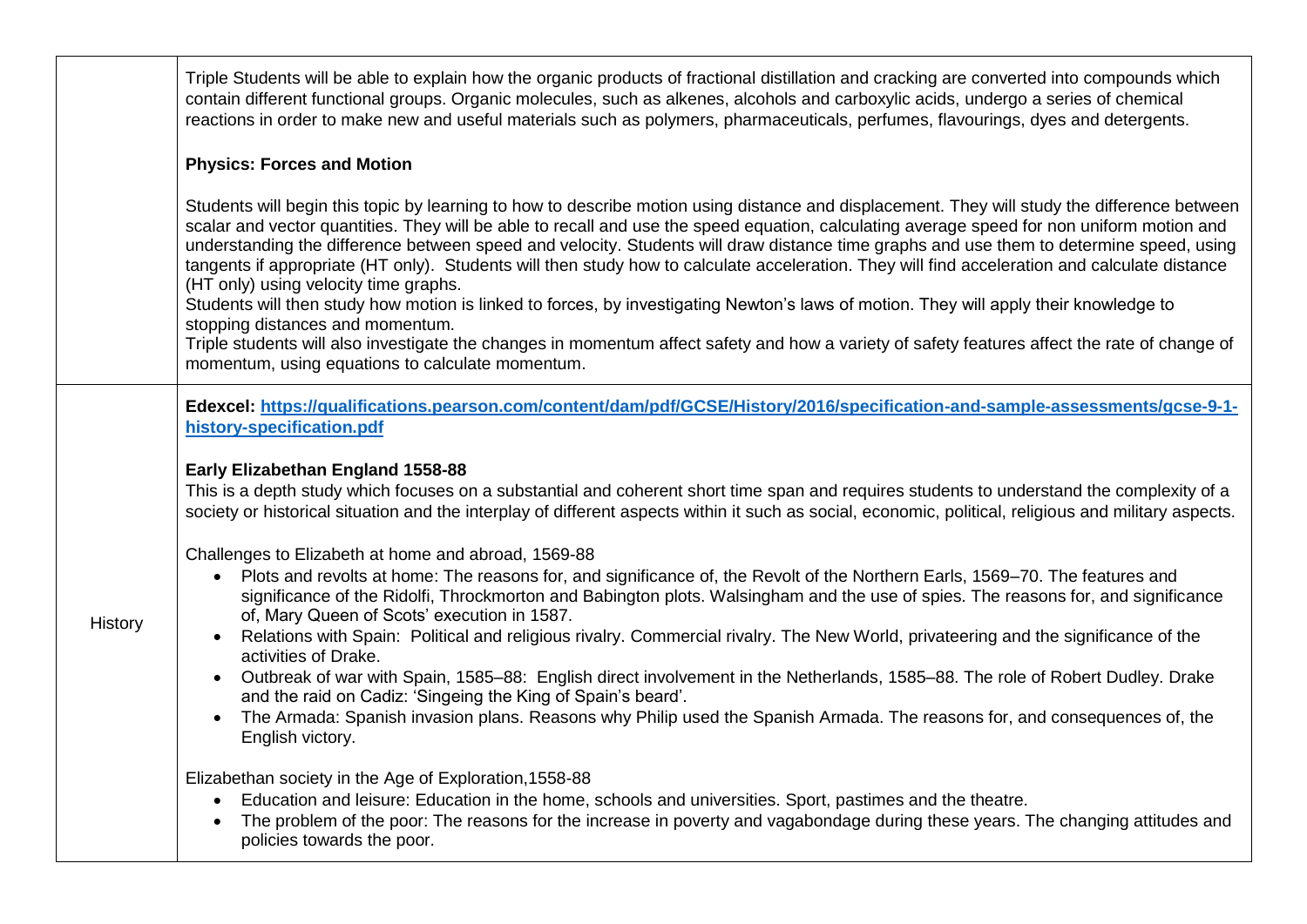|           | Exploration and voyages of discovery: Factors prompting exploration, including the impact of new technology on ships and sailing<br>$\bullet$<br>and the drive to expand trade. The reasons for, and significance of, Drake's circumnavigation of the globe.<br>Raleigh and Virginia: The significance of Raleigh and the attempted colonisation of Virginia. Reasons for the failure of Virginia. |
|-----------|----------------------------------------------------------------------------------------------------------------------------------------------------------------------------------------------------------------------------------------------------------------------------------------------------------------------------------------------------------------------------------------------------|
|           | Half Term 5 Theme: Paper 2: Urban issues (continued)                                                                                                                                                                                                                                                                                                                                               |
|           | Students will learn to:<br>Know the difference between HICs, LICs and NEEs.<br>$\bullet$<br>Know a case study of a LIC/NEE city - reasons for growth, opportunities and challenges this creates, strategies for improving quality<br>of life, inequality within the city.                                                                                                                          |
|           | Half Term 6 Theme: Paper 2: Complete Urban Issues. Paper 3: Fieldwork (Physical) and unfamiliar fieldwork questions                                                                                                                                                                                                                                                                                |
| Geography | Students will know a case study of major city in the UK. This will include:<br>Population change in the UK and a named city<br>Location and importance of a named UK city<br>Cultural change in a named UK city<br>Urban regeneration in a named UK city<br>Environmental challenges in a named UK city<br>Rural/urban differences in UK<br>Features of urban sustainability                       |
|           | Students will undertake Physical Geography Fieldwork and will develop fieldwork knowledge                                                                                                                                                                                                                                                                                                          |
|           | Half Term 5: Town and Region                                                                                                                                                                                                                                                                                                                                                                       |
| Spanish   | Students are learning to discuss:<br>Places in a town<br>Shops and souvenirs<br>Regions and what you can do there<br>Giving pros and cons about your town.<br>Shopping for clothes and presents.                                                                                                                                                                                                   |
|           | This includes:<br>se puede / se pueden + infinitive. The future tense<br>$\bullet$<br>Si + present, + future. Demonstrative adjectives. The conditional<br>Irregular verbs in the conditional<br>so, so much, so many                                                                                                                                                                              |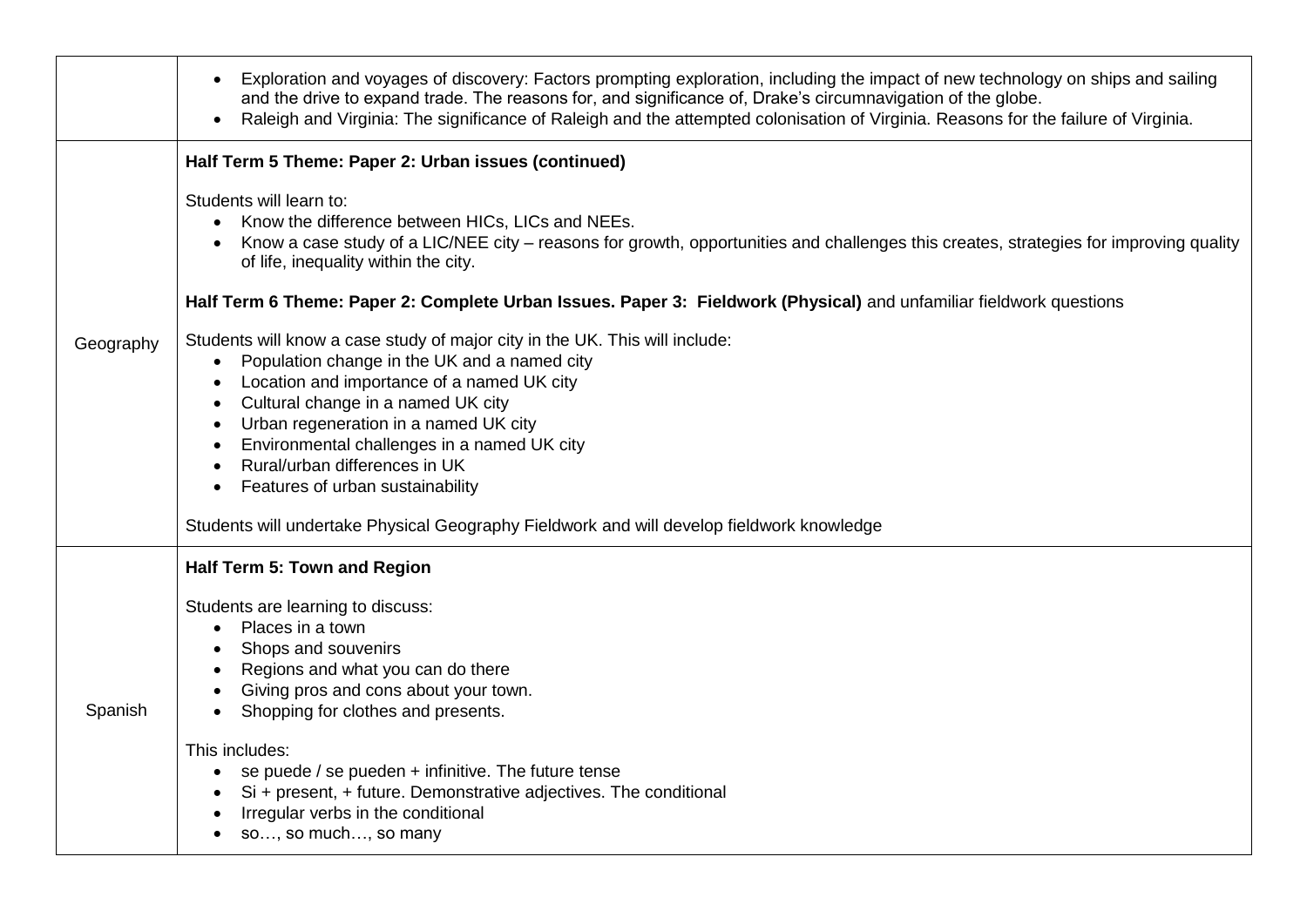|                     | Half term 6: Identity/Culture                                                                                                                                                                                                                                                                                                                                                                                                     |
|---------------------|-----------------------------------------------------------------------------------------------------------------------------------------------------------------------------------------------------------------------------------------------------------------------------------------------------------------------------------------------------------------------------------------------------------------------------------|
|                     | Students are learning to discuss:<br>mealtimes,<br>$\bullet$<br>daily routine<br>illnesses<br>food and festivals<br>This includes:<br>Reflexive verbs<br>$\bullet$<br>Estar and tener for illnesses.<br>The passive and avoiding the passive.<br>Irregular verbs in the preterite tense (tener, poner, poder, venir, traer, decir).<br>$\bullet$<br>Expressions followed by the infinitive (para, al, sin, antes de, después de ) |
|                     | <b>Half Term 5: Exchange</b><br>Content: Healthy lifestyle, using social media and technology, pros / cons of technology<br>Grammar:<br>TMP,<br>$\bullet$<br>adverbs of frequency and place,<br>modal verbs                                                                                                                                                                                                                       |
| German              | Half term 6: Town<br>Content: Transport, buying train tickets, booking a hotel, describing accommodation, places in town, directions, eating in a restaurant,<br>shopping<br>Grammar:<br>Preposition mit,<br>$\bullet$<br>clauses and subordinate clauses,<br>comparative and superlative adjectives,<br>imperatives                                                                                                              |
| Computer<br>Science | Half Term 5:<br>Students are learning about Programming Fundamentals. They will learn:                                                                                                                                                                                                                                                                                                                                            |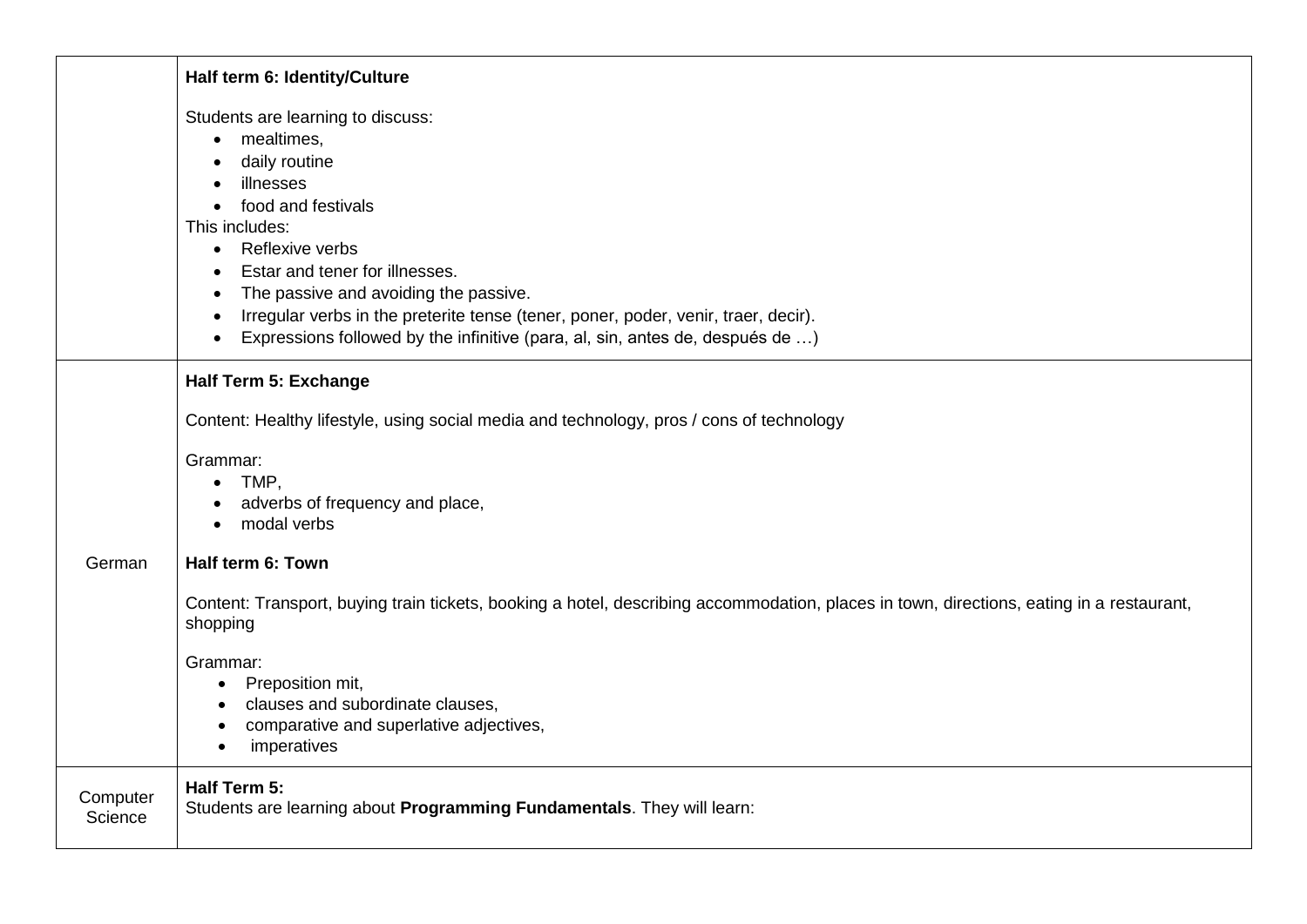|        | To be able to identify, explain and use the various programming fundamentals<br>$\bullet$<br>To be able to describe the various data types and use them appropriately<br>$\bullet$<br>To be able to identify and use additional programming techniques<br>$\bullet$<br>The use of variables, constants, operators, inputs, outputs and assignments<br>$\bullet$<br>The use of the three basic programming constructs<br>$\bullet$<br>The common comparison and arithmetic operators<br>$\bullet$<br>The common Boolean operators AND, OR and NOT<br>$\bullet$<br>The use of data types and the ability to choose suitable data types for data in a given scenario<br>$\bullet$<br>The use of basic string manipulation<br>$\bullet$<br>The use of basic file handling operations<br>$\bullet$<br>The use of records to store data<br>$\bullet$<br>The use of SQL to search for data<br>$\bullet$<br>The use of arrays when solving problems<br>$\bullet$<br>How to use sub programs to produce structured code<br>$\bullet$<br>Half Term 6:<br>Students are learning about Programming. They will learn:<br>To be able to investigate a problem and create, test and evaluate a solution within a programming project<br>$\bullet$<br>To put into practice programming skills in Python. |
|--------|------------------------------------------------------------------------------------------------------------------------------------------------------------------------------------------------------------------------------------------------------------------------------------------------------------------------------------------------------------------------------------------------------------------------------------------------------------------------------------------------------------------------------------------------------------------------------------------------------------------------------------------------------------------------------------------------------------------------------------------------------------------------------------------------------------------------------------------------------------------------------------------------------------------------------------------------------------------------------------------------------------------------------------------------------------------------------------------------------------------------------------------------------------------------------------------------------------------------------------------------------------------------------------------|
| iMedia | <b>Half Term 5 Creating Digital Graphics</b><br>Students will be developing their first mandatory piece of coursework for the iMedia pathway using a range of digital graphics packages and<br>planning tools. They will be provided with a choice of exam board scenarios to select from and use a range of skills and understanding to:<br>• Research how knowledge and skills for that units are applied in industry and will have to use a variety of primary and secondary<br>sources of information.<br>Analyse a client brief and demonstrate they can apply of range of industry standard planning documents.<br>$\bullet$<br>Apply the skills to create industry standard products based on the client brief. They will learn to document their work.<br>Evaluate work there and have created and how it meets the client needs.<br>Half Term 6 Creating Video game concepts<br>Students will research the history of games and gaming devices. This will lead students into starting their coursework.<br>Research the different generations of consoles.<br>$\bullet$<br>Research the different ways games set their objectives.<br>Research the different genres of games.                                                                                                   |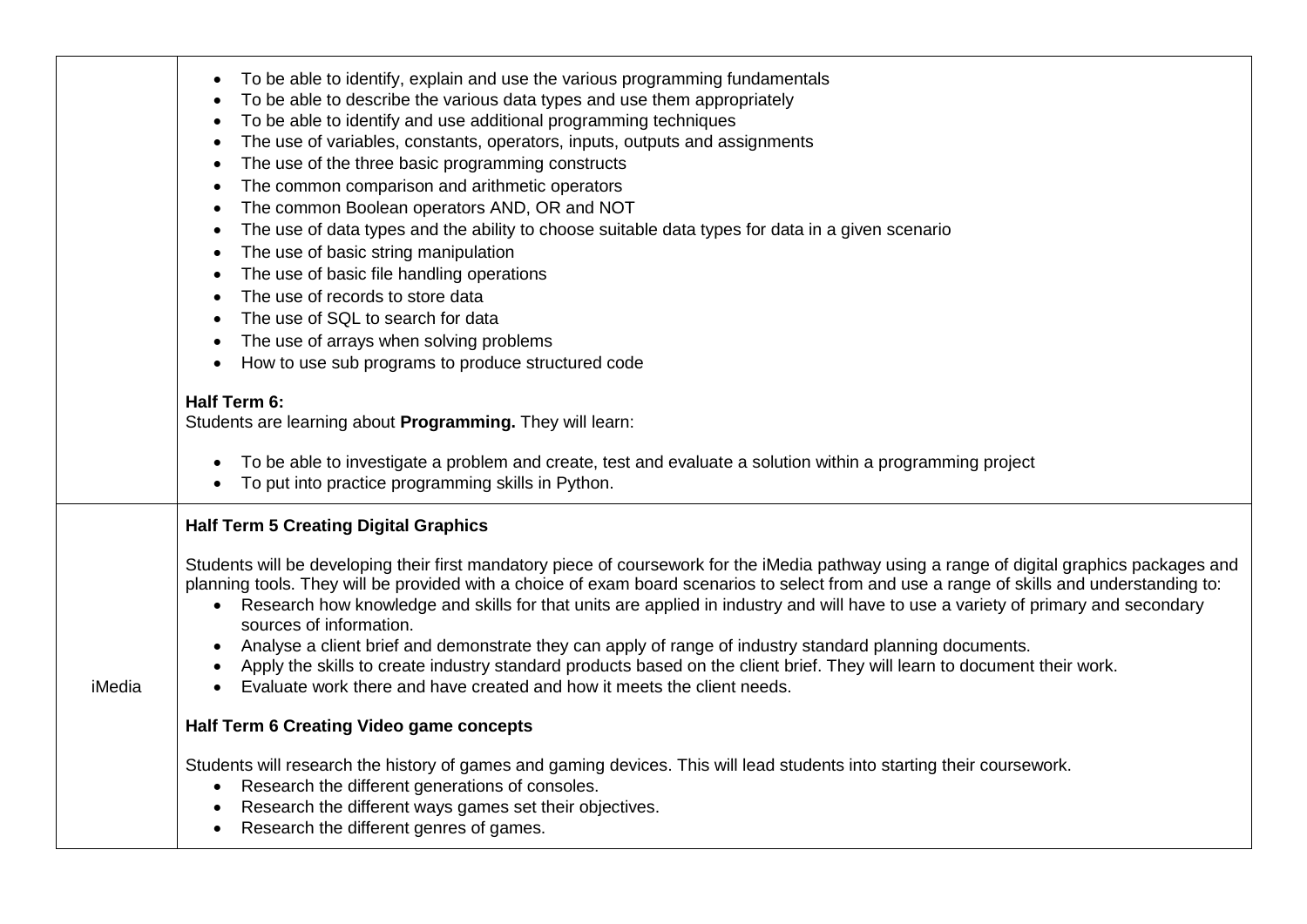|     | Comparing the capabilities of consoles over time.<br>Completing LO1 and LO2 sections of the coursework.                                                                                                                                                                                                                                                                                  |
|-----|------------------------------------------------------------------------------------------------------------------------------------------------------------------------------------------------------------------------------------------------------------------------------------------------------------------------------------------------------------------------------------------|
|     | <b>LO5- Using spreadsheets</b>                                                                                                                                                                                                                                                                                                                                                           |
|     | Student learn how to use spreadsheets to manage project planning and learn advantaged spreadsheets.<br>Advantaged spreadsheets<br>$\bullet$<br>Vlookup<br>Tables and charts<br>What if analysis<br>Macros                                                                                                                                                                                |
|     | <b>LO5- Using databases</b>                                                                                                                                                                                                                                                                                                                                                              |
| IT  | Students will earn how to create and use a relational database in Microsoft access.<br>What is a relation database<br>$\bullet$<br>Import data from spreadsheets into a database<br>$\bullet$<br>Data validation<br>Input forms<br>Queries<br>Reports                                                                                                                                    |
|     | LO6- Presentations and hardware and software.                                                                                                                                                                                                                                                                                                                                            |
|     | Student will learn to use presentation software and how to select the correct software for a particular task.<br>• Presentation software<br>Pros and cons of presentation software<br>Software requirements<br>Hardware requirements<br><b>Connectivity requirements</b><br>$\bullet$<br>Mail merge<br>$\bullet$<br>Word processor<br>Advanced features of a word processor<br>$\bullet$ |
| Art | Students will return to developing their tonal drawing skills and will produce a series of still life drawing<br>Students will be encouraged to work from primary sources and develop their way of seeing                                                                                                                                                                                |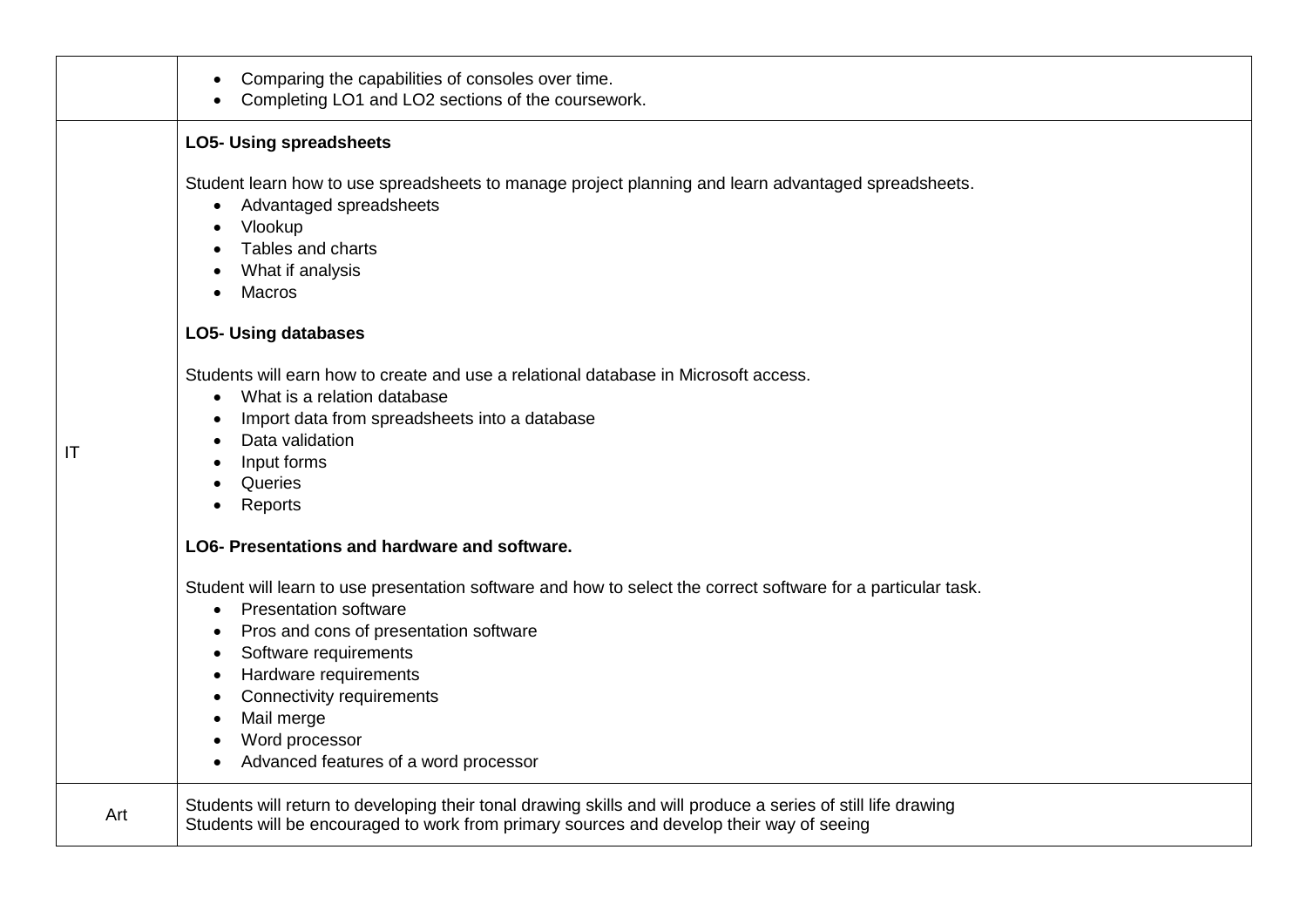| Photography | Students will be learning about documentary photography and photographing our local area. We will be starting a summer project inspired<br>by the work of Martin Parr.                                                                                                                                                                                                                                                                                                                                                                                                                                      |
|-------------|-------------------------------------------------------------------------------------------------------------------------------------------------------------------------------------------------------------------------------------------------------------------------------------------------------------------------------------------------------------------------------------------------------------------------------------------------------------------------------------------------------------------------------------------------------------------------------------------------------------|
|             | Summer Term 1                                                                                                                                                                                                                                                                                                                                                                                                                                                                                                                                                                                               |
| <b>RE</b>   | Students will build on the beliefs and teachings of Islam by discovering how these are put into action. Also drawing comparisons between<br>different groups within Islam.                                                                                                                                                                                                                                                                                                                                                                                                                                  |
|             | Summer Term 2                                                                                                                                                                                                                                                                                                                                                                                                                                                                                                                                                                                               |
|             | Students will study religious teachings, and religious, philosophical and ethical arguments, relating to the issues that follow, and their impact<br>and influence in the modern world. They should<br>be aware of contrasting perspectives in contemporary British society on all of these issues.<br>They must be able to explain contrasting beliefs on the following three areas of study with reference to the<br>main religious tradition in Britain (Christianity) and one or more other religious traditions:<br>Human sexuality including: heterosexual and homosexual relationships.<br>$\bullet$ |
|             | In addition to the main themes of:                                                                                                                                                                                                                                                                                                                                                                                                                                                                                                                                                                          |
|             | Sex, marriage and divorce<br>Families and gender equality                                                                                                                                                                                                                                                                                                                                                                                                                                                                                                                                                   |
| Graphics    | Half Term 5<br>Students will learn about<br>Selection of materials and Components,<br>$\bullet$<br>Tolerances<br>Material management and marking out<br>Specialist tools and equipment<br>Specialist techniques and processes                                                                                                                                                                                                                                                                                                                                                                               |
|             | NEA focus - Mini NEA - contextual challenge. Section A and B focus.                                                                                                                                                                                                                                                                                                                                                                                                                                                                                                                                         |
|             | <b>Half Term 6</b><br>Students will learn about<br>New and emerging technologies.                                                                                                                                                                                                                                                                                                                                                                                                                                                                                                                           |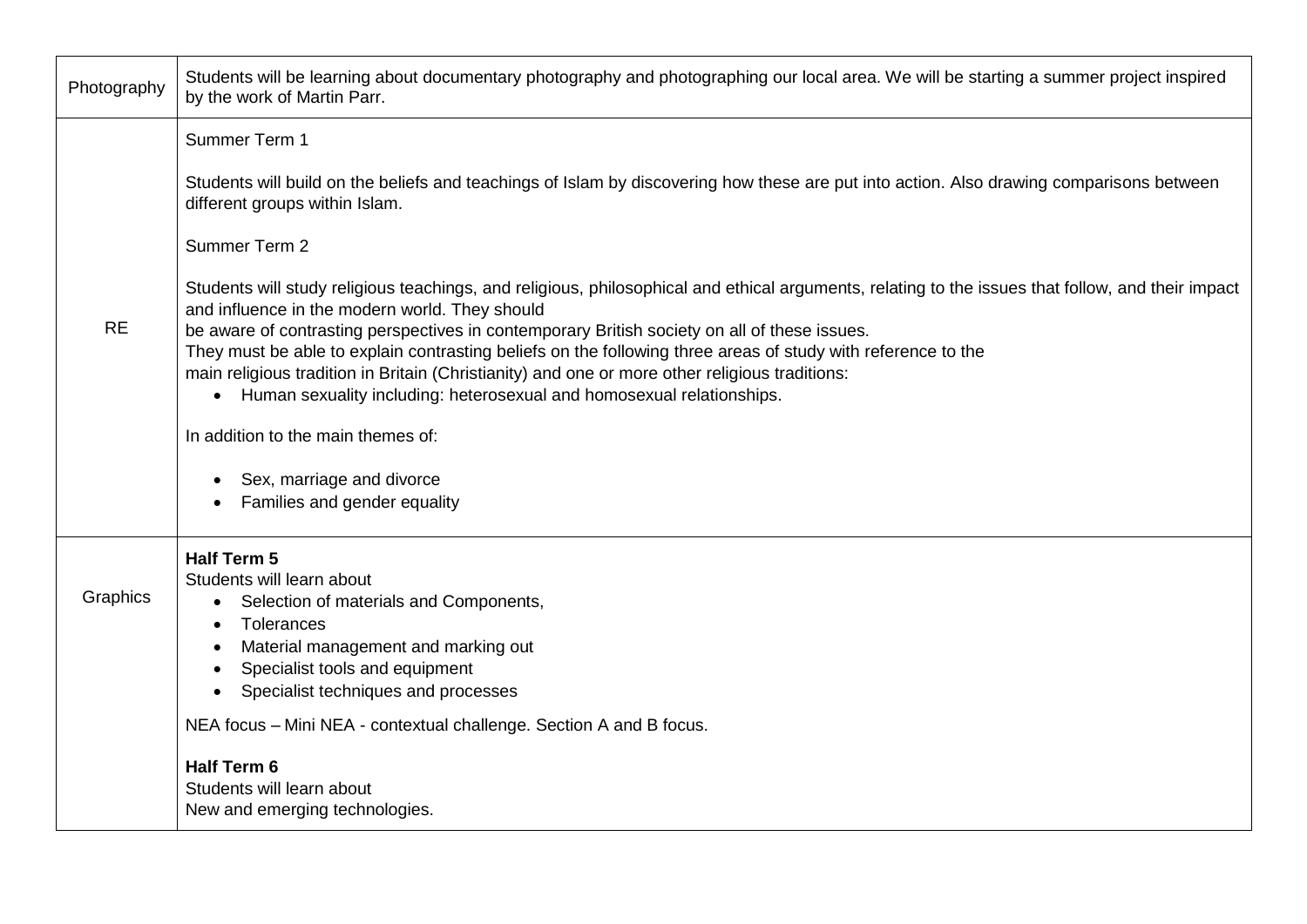|      | NEA focus - Start on official NEA brief - AO1: Identify, investigate and outline design possibilities (Sections A and B). To complete the<br>majority of section A.                                                                                                                                                                                                                                                                                                                                                                                                                                                                                                                                                                                                                                                                                                                                                                                                                                                                                                                                                                                                                                                                                                                                                               |
|------|-----------------------------------------------------------------------------------------------------------------------------------------------------------------------------------------------------------------------------------------------------------------------------------------------------------------------------------------------------------------------------------------------------------------------------------------------------------------------------------------------------------------------------------------------------------------------------------------------------------------------------------------------------------------------------------------------------------------------------------------------------------------------------------------------------------------------------------------------------------------------------------------------------------------------------------------------------------------------------------------------------------------------------------------------------------------------------------------------------------------------------------------------------------------------------------------------------------------------------------------------------------------------------------------------------------------------------------|
|      | Students will revise topics in preparation for their YR 10 Summer mock examinations.                                                                                                                                                                                                                                                                                                                                                                                                                                                                                                                                                                                                                                                                                                                                                                                                                                                                                                                                                                                                                                                                                                                                                                                                                                              |
|      | <b>Half Term 5</b>                                                                                                                                                                                                                                                                                                                                                                                                                                                                                                                                                                                                                                                                                                                                                                                                                                                                                                                                                                                                                                                                                                                                                                                                                                                                                                                |
| Food | Students will develop their knowledge and understanding of poultry, eggs and fish. The learning topics covered are below:                                                                                                                                                                                                                                                                                                                                                                                                                                                                                                                                                                                                                                                                                                                                                                                                                                                                                                                                                                                                                                                                                                                                                                                                         |
|      | <b>NUTRITION</b> to focus on the sources, functions, symptoms of excess & deficiency of the macronutrient protein.<br>FUNCTIONAL and CHEMICAL properties to cover protein denaturation, protein coagulation and foam formation.<br>FOOD SAFETY will consider theory related to bacterial contamination through preparing, buying, cooking, storing fish, poultry AND<br>egg products.<br>Discuss use of food probes and temperatures in relation to preparation of poultry-based dishes.<br>$\bullet$<br><b>FACTORS AFFECTING FOOD CHOICE -</b> consider allergies related to nuts, fish and shellfish, and religious diets (e.g. Christianity<br>(Fish Friday), Judaism (Shellfish), Rastafarianism (Fish).<br>FOOD PROCESSING AND PRODUCTION - issues related to sustainable farming and free-range farming. Insufficient land/global<br>warming will be discussed.<br>NEA focus – developing their preparation, cooking and presentation skills. All dishes cooked will contain either poultry, eggs or fish.<br>Students will cook every week this half term. Students will learn several professional cookery skills and techniques this half term; including<br>jointing a chicken, recognising the process needed to debone a fish and making fresh custard. The NEA focus this half term is NEA 1<br>Assessment criteria. |
|      | Half Term 6<br>Students will develop their knowledge and understanding of meat and alternative proteins. The learning topics covered are below:<br>NUTRITION to focus on the sources of alternative proteins. Protein complementation and the differences between low and high<br>biological value proteins. Excess and deficiency of protein will be recapped.<br>FUNCTIONAL and CHEMICAL properties to cover protein denaturation and protein coagulation.<br>FOOD SAFETY will consider theory related to bacterial contamination through preparing, buying, cooking, storing meat and<br>alternative products.<br><b>FACTORS AFFECTING FOOD CHOICE</b> will consider and discuss vegetarianism / veganism and related religious diets (e.g., Islam,<br>Hinduism, Judaism and, Rastafarianism).<br>FOOD PROCESSING AND PRODUCTION - will consider the primary/secondary processing of meat, poultry, and fish. Will consider<br>the positive and negative aspects of the use of additives: colourings, emulsifiers and stabilisers, flavourings, and preservatives in<br>alternative proteins.                                                                                                                                                                                                                                  |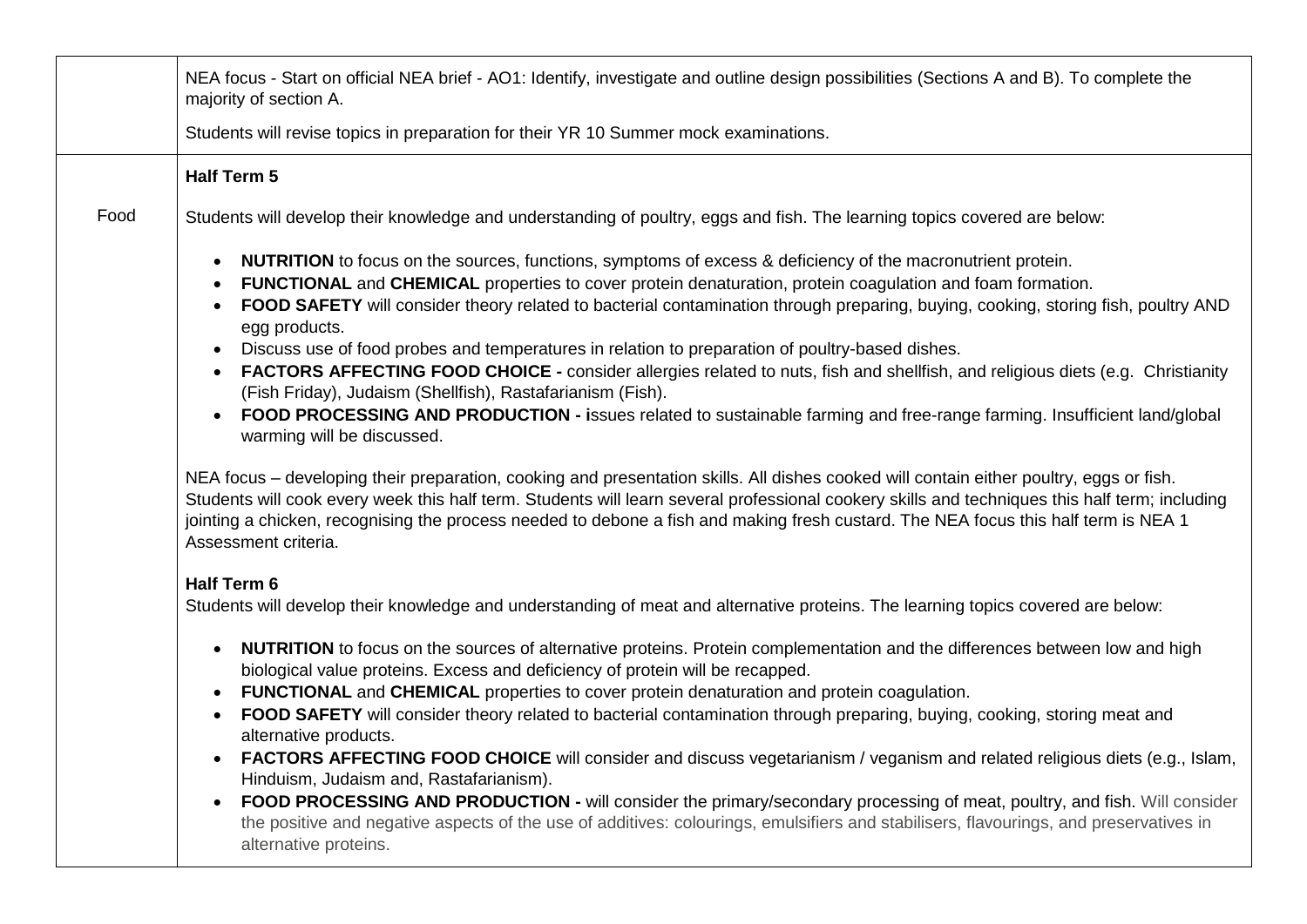|                   | Students will revise topics in preparation for their YR 10 Summer mock examinations.                                                                                                                                                                                                                                                                                                                                                                                                                                                                                                                                                                                                                                                                                                                                                                                   |
|-------------------|------------------------------------------------------------------------------------------------------------------------------------------------------------------------------------------------------------------------------------------------------------------------------------------------------------------------------------------------------------------------------------------------------------------------------------------------------------------------------------------------------------------------------------------------------------------------------------------------------------------------------------------------------------------------------------------------------------------------------------------------------------------------------------------------------------------------------------------------------------------------|
|                   | NEA focus – developing in their preparation, cooking and presentation skills. All dishes cooked to contain meat or an alternative to meat.<br>Students will cook every week this half term. Students will learn several professional cookery skills and techniques this half term including<br>tenderising, marinating, cooking a perfect steak, testing for readiness and cream sauce making. Students will be shaping, blending and<br>dough making too. The NEA focus this half term is NEA 1 Assessment criteria.                                                                                                                                                                                                                                                                                                                                                  |
| Engineering       | Students will develop knowledge, skills and understanding in:<br>Developing Engineering drawing skills (CAD and CAM, hand drawing techniques).<br>$\bullet$<br>Properties and characteristics of materials<br>Dimensions and marking out materials<br>Joining materials<br>Making modifications<br>$\bullet$<br>Safe and correct use of Engineering tools, equipment and machinery<br>Completing a Synoptic Project Assessment. The brief this term focuses on Cranes. Students to analyse the brief, create CAD and<br>hand-drafted drawings, research materials and tools, show evidence of machinery testing, create a production plan and complete an<br>evaluation.                                                                                                                                                                                               |
|                   | Students will revise topics in preparation for their YR 10 Summer mock examinations.                                                                                                                                                                                                                                                                                                                                                                                                                                                                                                                                                                                                                                                                                                                                                                                   |
| <b>PE</b>         | Students are learning to tackle complex and demanding physical activities. They will get involved in a range of activities that develops<br>personal fitness and promotes an active, healthy lifestyle. Students will be taught to use and develop a variety of tactics and strategies to<br>overcome opponents in team and individual games. They will further develop their technique and improve their performance in other<br>competitive sports. They will take part in a range of environments which present intellectual and physical challenges, which encourage them<br>to work in a team, building on trust and developing skills to solve problems, either individually or as a group. They will evaluate their<br>performances compared to previous ones and demonstrate improvement across a range of physical activities to achieve their personal best. |
| <b>BTEC Sport</b> | During the summer term students continue to study Unit 2: Practical Sports Performance. Students will:<br>Understand the rules, regulations and scoring systems for selected sports<br>$\bullet$<br>Practically demonstrate skills, techniques and tactics for selected sports<br>Be able to review a sports performance.                                                                                                                                                                                                                                                                                                                                                                                                                                                                                                                                              |
|                   | <b>Unit 3 Human resources</b>                                                                                                                                                                                                                                                                                                                                                                                                                                                                                                                                                                                                                                                                                                                                                                                                                                          |
|                   | Students will learn how a business manages its staff, how staff are recruited and what legislation must be adhered to. They will focus on.<br>The role of human resources<br>Organisational structures and different ways of workings                                                                                                                                                                                                                                                                                                                                                                                                                                                                                                                                                                                                                                  |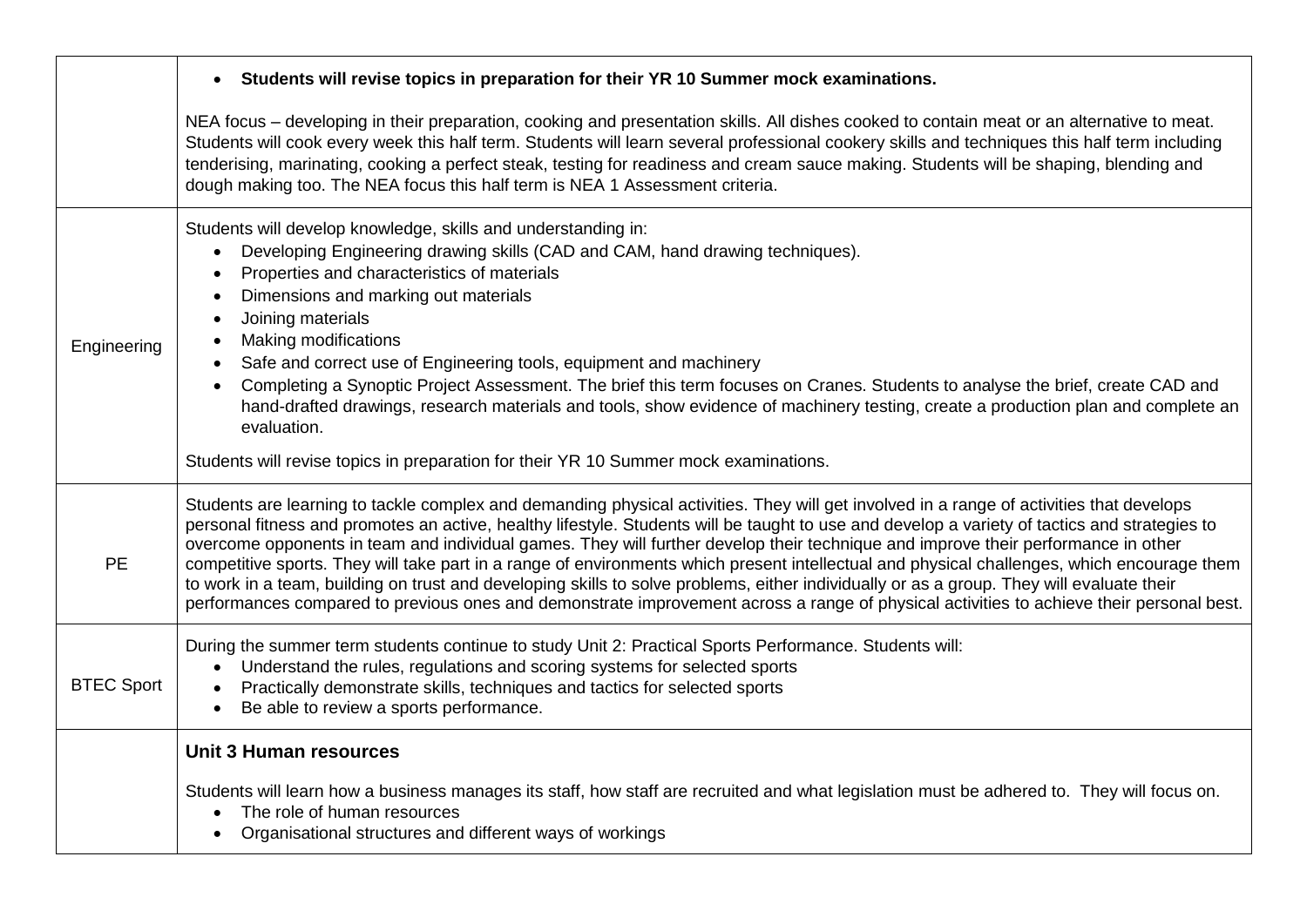| <b>Business</b><br><b>Studies</b> | <b>Communications in business</b><br>Recruitment and selection<br>Motivation and retention<br>Training and development<br><b>Employment law</b><br>$\bullet$<br>Students will also complete a human resources and business activity project to consolidate their knowledge and skills                                                                                                                                                                                                                                                                                                                                                                                                                                                              |
|-----------------------------------|----------------------------------------------------------------------------------------------------------------------------------------------------------------------------------------------------------------------------------------------------------------------------------------------------------------------------------------------------------------------------------------------------------------------------------------------------------------------------------------------------------------------------------------------------------------------------------------------------------------------------------------------------------------------------------------------------------------------------------------------------|
|                                   |                                                                                                                                                                                                                                                                                                                                                                                                                                                                                                                                                                                                                                                                                                                                                    |
|                                   | Half Term 5:<br>Students are learning to understand the different types of Health and Social Care and barriers people have in accessing them                                                                                                                                                                                                                                                                                                                                                                                                                                                                                                                                                                                                       |
| Health and<br><b>Social Care</b>  | Students will explore the health and social care services that are available and why individuals may need to use them. This includes:<br>• Gaining a knowledge of Primary, Secondary and Tertiary Health Services and an understanding of Allied Health Professionals and<br>Social Care Services.<br>Examples of the different Health Care Services:<br>Primary - Dentist, GP Surgery or Opticians<br>Secondary - specialist medical care received from a hospital or clinic - Gynaecologist or a Cardiologist<br>Tertiary Care - End of Life Palliative Care<br>Allied Health - Occupational therapy, Dietician or Physiotherapy<br><b>Examples of Social Care Services:</b><br>Day Care Homes, Residential Homes, Foster Care and Youth centres |
|                                   | Half Term 6:                                                                                                                                                                                                                                                                                                                                                                                                                                                                                                                                                                                                                                                                                                                                       |
|                                   | Students will explore barriers that can make it difficult to use these services and how these barriers can be overcome. This includes:<br>Applying their findings from research of service provision in the local community to case studies, highlighting the distinction between<br><b>Health and Social Care Services.</b>                                                                                                                                                                                                                                                                                                                                                                                                                       |
|                                   | Looking at a range of different Health care and Social care services and consider how each one will support the needs of individual<br>service users.<br>Examining how effective each service is by making direct links back to the case study.                                                                                                                                                                                                                                                                                                                                                                                                                                                                                                    |
|                                   | Students will develop an understanding of how play activities can influence children's learning between the ages of birth and five years old.<br>They will consider the different types of play in which children engage, and how activities can support children's learning and progress<br>across the five areas of development.                                                                                                                                                                                                                                                                                                                                                                                                                 |
| Child<br>Development              | Students will understand that children at different ages and stages of development have different play needs.                                                                                                                                                                                                                                                                                                                                                                                                                                                                                                                                                                                                                                      |